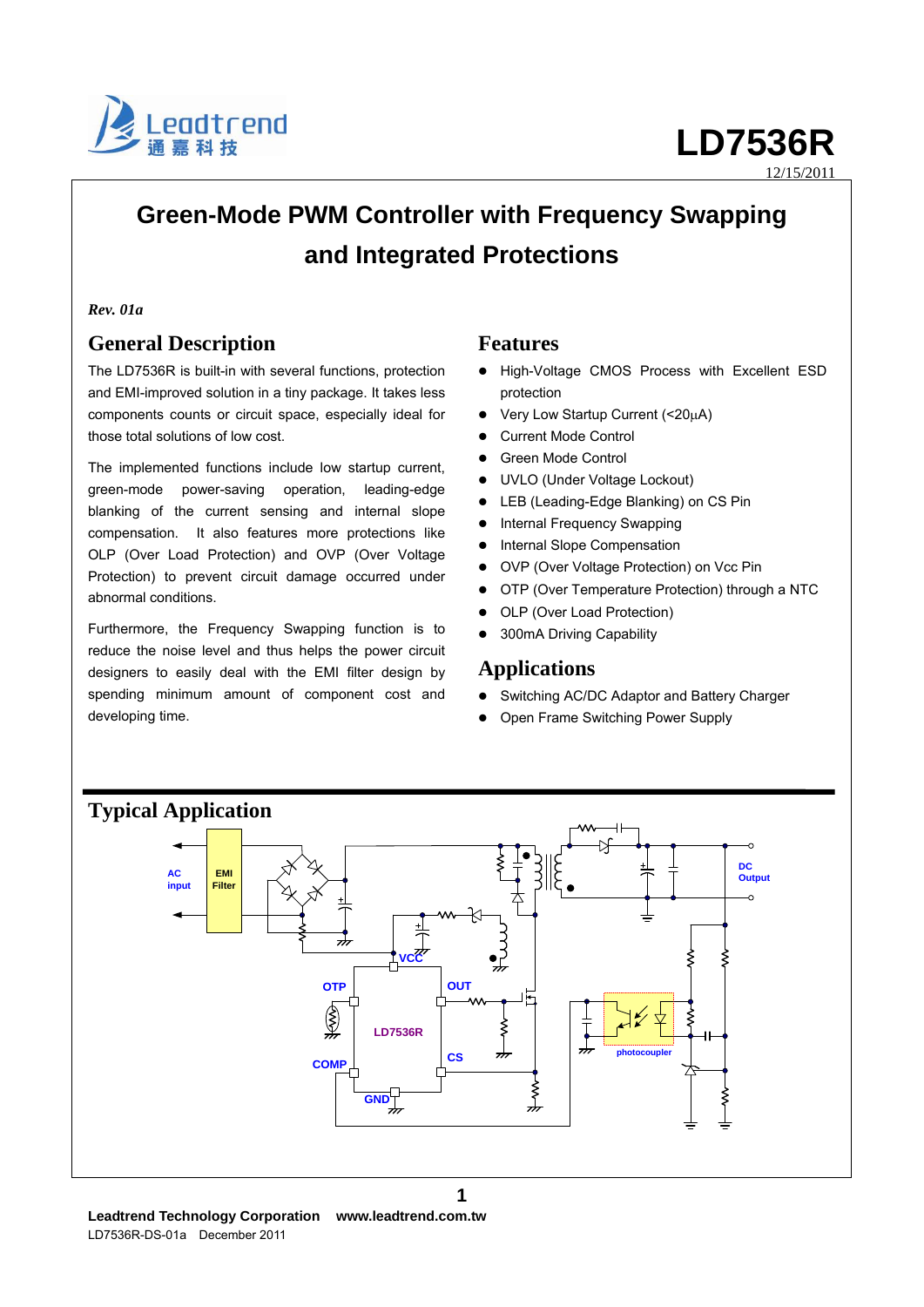

# **Pin Configuration**





YY, Y : Year code (D: 2004, E: 2005…..) WW, W : Week code PP : Production code P36R : LD7536R

# **Ordering Information**

| Part number | Package  |               | <b>Top Mark</b>   | <b>Shipping</b>     |
|-------------|----------|---------------|-------------------|---------------------|
| LD7536R GL  | $SOT-26$ | Green Package | YWP/36R           | 3000 /tape & reel   |
| LD7536R GN  | DIP-8    | Green Package | <b>LD7536R GN</b> | 3600 /tube / Carton |

# **Protection Mode**

| <b>Switching Freq.</b> | <b>VCC OVP</b> | OLP                 | <b>OTP Pin</b> |
|------------------------|----------------|---------------------|----------------|
| 65kHz                  | Auto recovery  | Auto recovery/ 65ms | _atch_         |

# **Pin Descriptions**

| <b>SOT-26</b> | DIP-8 | <b>NAME</b>                                                                                                                                            | <b>FUNCTION</b>                                                                                                                                                                                                                      |  |
|---------------|-------|--------------------------------------------------------------------------------------------------------------------------------------------------------|--------------------------------------------------------------------------------------------------------------------------------------------------------------------------------------------------------------------------------------|--|
|               | 8     | <b>GND</b>                                                                                                                                             | Ground                                                                                                                                                                                                                               |  |
| 2             | 7     | Voltage feedback pin (same as the COMP pin in UC384X). Connect<br><b>COMP</b><br>a photo-coupler to close the control loop and achieve the regulation. |                                                                                                                                                                                                                                      |  |
| 3             | 5     | <b>OTP</b>                                                                                                                                             | Pull this pin below 0.95V to shutdown the controller into latch mode<br>until the AC resume power-on. Connecting this pin to ground with<br>NTC will achieve OTP protection. Keep this pin float to disable the<br>latch protection. |  |
| 4             | 4     | CS.                                                                                                                                                    | Current sense pin, connect it to sense the MOSFET current                                                                                                                                                                            |  |
| 5             | 2     | VCC                                                                                                                                                    | Supply voltage pin                                                                                                                                                                                                                   |  |
| 6             |       | OUT                                                                                                                                                    | Gate drive output to drive the external MOSFET                                                                                                                                                                                       |  |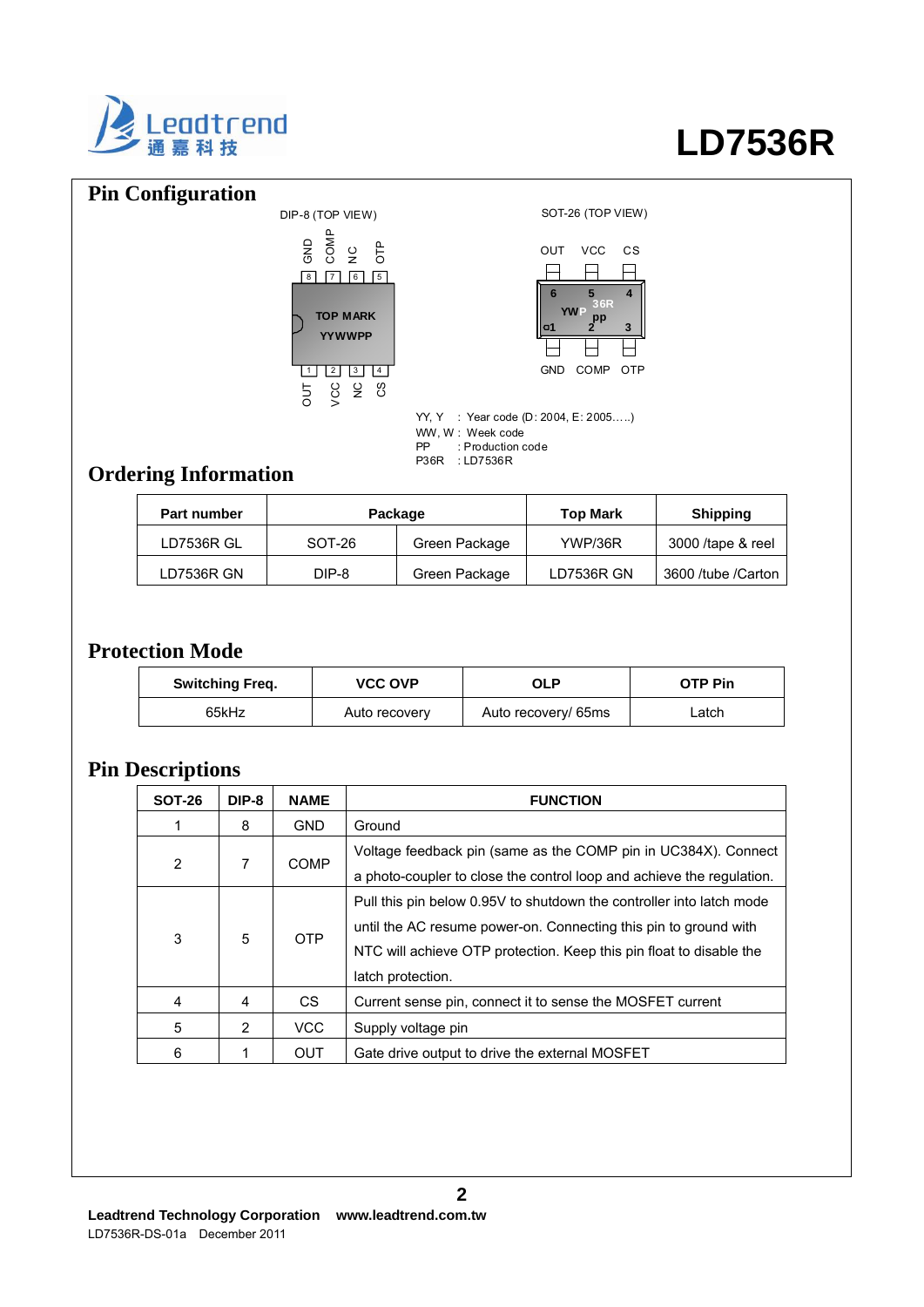

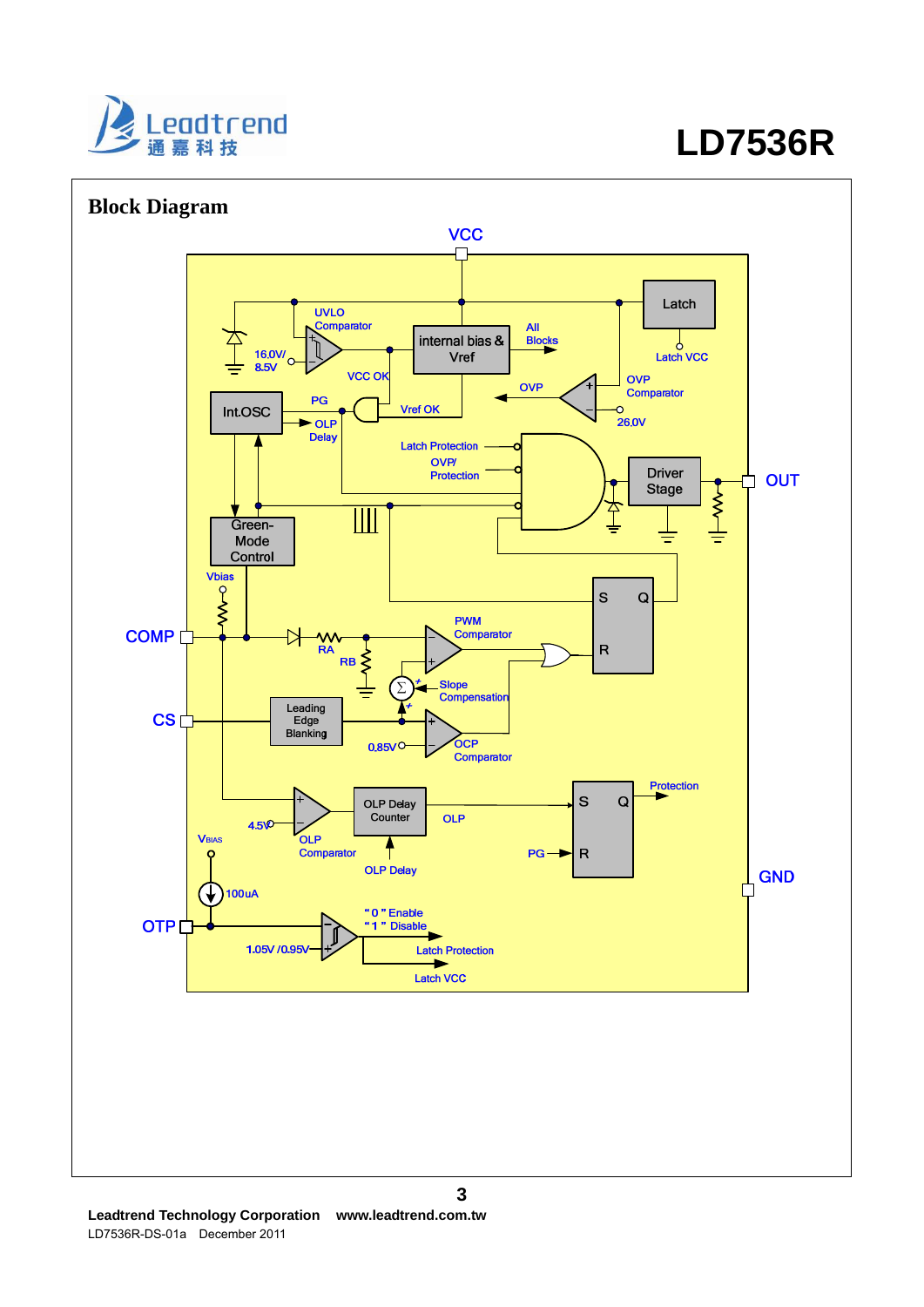

# **Absolute Maximum Ratings**

|                                                                                                                | $-0.3V - 29V$                             |
|----------------------------------------------------------------------------------------------------------------|-------------------------------------------|
|                                                                                                                | $-0.3V - 6V$                              |
| OUT                                                                                                            | $-0.3V - Vcc + 0.3V$                      |
|                                                                                                                | $150^{\circ}$ C                           |
|                                                                                                                | -40 $\rm ^{\circ}C$ to 85 $\rm ^{\circ}C$ |
|                                                                                                                | -40 $\degree$ C to 125 $\degree$ C        |
|                                                                                                                | -65 $\degree$ C to 150 $\degree$ C        |
| Package Thermal Resistance (SOT-26, 0JA) [11] [2010] Package Thermal Resistance (SOT-26, 0JA) [11] [12] [2010] | $250^{\circ}$ C/W                         |
|                                                                                                                | $100^{\circ}$ C/W                         |
|                                                                                                                | 250mW                                     |
|                                                                                                                | 650mW                                     |
|                                                                                                                | $260^{\circ}$ C                           |
|                                                                                                                | 2.5 KV                                    |
|                                                                                                                | 250 V                                     |
| Gate Output Current                                                                                            | 300 <sub>m</sub> A                        |

### **Caution:**

Stresses beyond the ratings specified in "Absolute Maximum Ratings" may cause permanent damage to the device. This is a stress only rating and operation of the device at these or any other conditions above those indicated in the operational sections of this specification is not implied.

# **Recommended Operating Conditions**

| Item                    | Min. | Max. | Unit |
|-------------------------|------|------|------|
| Supply Voltage Vcc      | 10   | 24   |      |
| Start-up resistor Value | 540K | 1.8M |      |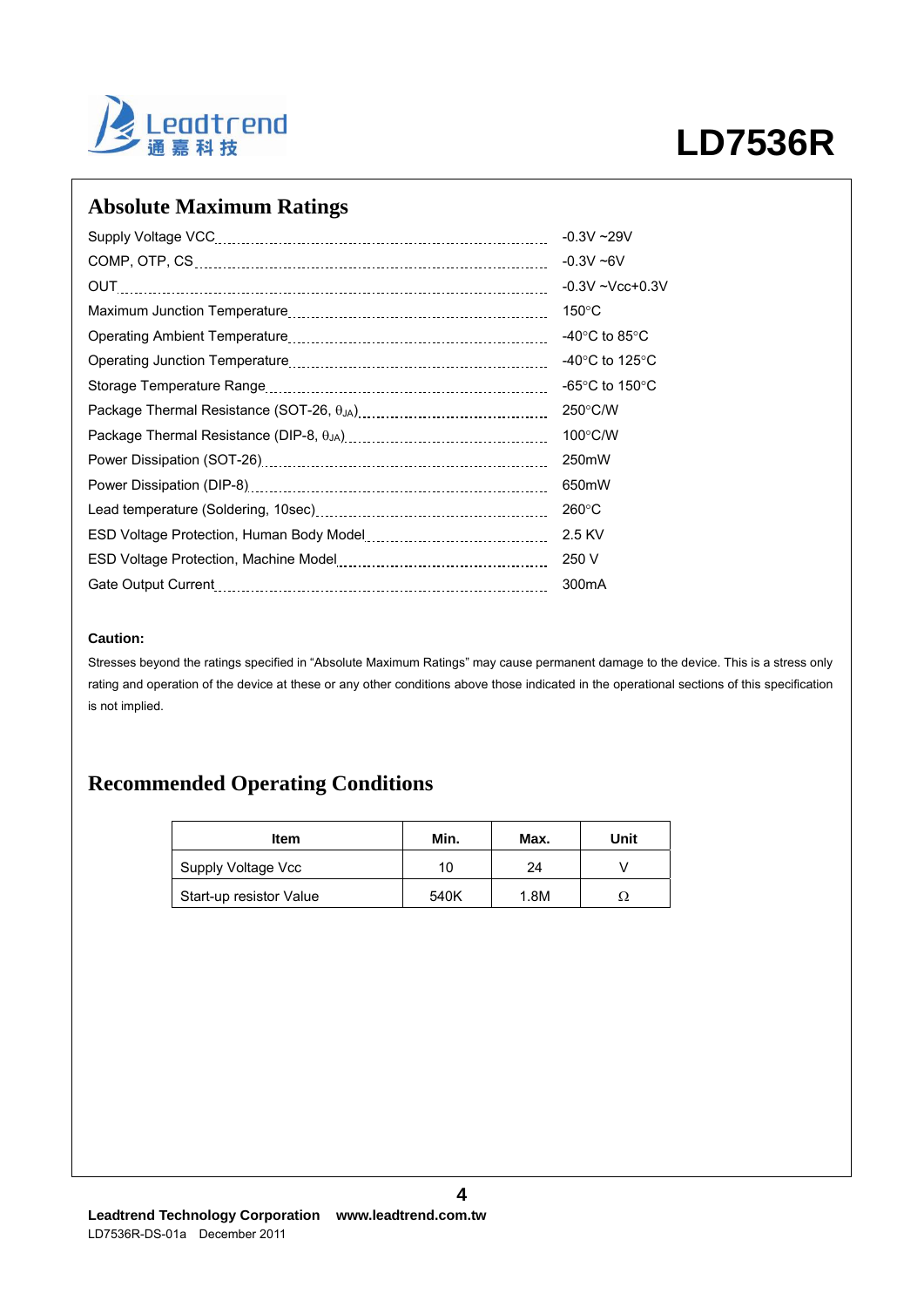

# **Electrical Characteristics**

 $(T_A = +25^{\circ}$ C unless otherwise stated,  $V_{CC} = 15.0V$ )

| <b>PARAMETER</b>                           | <b>CONDITIONS</b>                            | <b>MIN</b>   | <b>TYP</b> | <b>MAX</b> | <b>UNITS</b> |
|--------------------------------------------|----------------------------------------------|--------------|------------|------------|--------------|
| <b>Supply Voltage (Vcc Pin)</b>            |                                              |              |            |            |              |
| <b>Startup Current</b>                     |                                              |              | 12         | 20         | $\mu A$      |
|                                            | V <sub>COMP</sub> =0V                        |              | 1.0        |            | mA           |
|                                            | V <sub>COMP</sub> =3V                        |              | 2.0        |            | mA           |
| <b>Operating Current</b>                   | OLP Tripped/ Auto                            |              | 0.47       |            | mA           |
| (with 1nF load on OUT pin)                 | OVP Tripped/ Auto                            |              | 0.47       |            | mA           |
|                                            | OTP Pin Tripped/Latch                        |              | 0.85       |            | mA           |
| <b>Holding Current</b>                     | Vcc=7V (latched)                             |              | 430        |            | $\mu$ A      |
| UVLO (off)                                 |                                              | 7.5          | 8.5        | 9.5        | V            |
| UVLO (on)                                  |                                              | 15           | 16         | 17         | V            |
| <b>OVP Level</b>                           |                                              | 25           | 26         | 27         | V            |
| <b>Voltage Feedback (Comp Pin)</b>         |                                              |              |            |            |              |
| <b>Short Circuit Current</b>               | V <sub>COMP</sub> =0V                        |              | 0.25       |            | mA           |
| Open Loop Voltage                          | COMP pin open                                |              | 5.4        |            | V            |
| Green Mode Threshold VCOMP                 |                                              |              | 2.4        |            | V            |
| Zero Duty Threshold VCOMP                  |                                              |              | 1.5        |            | V            |
| Zero Duty Hysteresis                       |                                              |              | 100        |            | mV           |
| <b>Current Sensing (CS Pin)</b>            |                                              |              |            |            |              |
| Maximum Input Voltage, V <sub>CS OFF</sub> |                                              | 0.8          | 0.85       | 0.9        | V            |
| Leading Edge Blanking Time                 |                                              |              | 230        |            | ns           |
| Internal Slope Compensation                | 0% to D <sub>MAX</sub> . (Linearly increase) |              | 300        |            | mV           |
| Input impedance                            |                                              | $\mathbf{1}$ |            |            | $M\Omega$    |
| Delay to Output                            |                                              |              | 100        |            | ns           |
| <b>Oscillator for Switching Frequency</b>  |                                              |              |            |            |              |
| Frequency, FREQ                            |                                              | 60           | 65         | 70         | kHz          |
| Green Mode Frequency, FREQG                |                                              |              | 22         |            | kHz          |
| <b>Trembling Frequency</b>                 |                                              |              | $\pm$ 4.0  |            | kHz          |
| Temp. Stability                            | $(-20^{\circ}C - 85^{\circ}C)$               |              | 5          |            | $\%$         |
| <b>Voltage Stability</b>                   | (VCC=11V-25V)                                |              |            | 1          | $\%$         |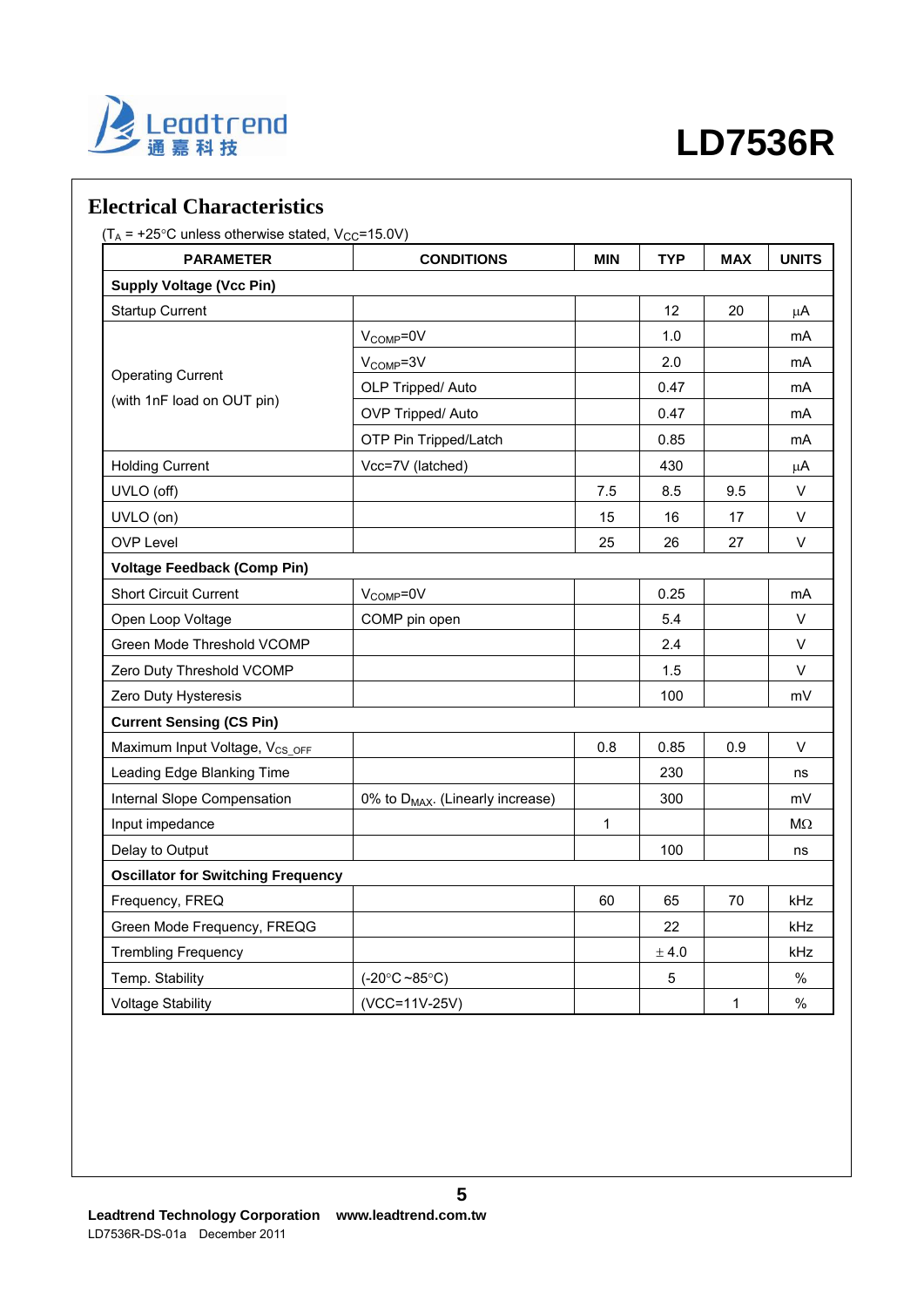

| <b>PARAMETER</b>                          | <b>CONDITIONS</b>       | <b>MIN</b> | <b>TYP</b> | <b>MAX</b> | <b>UNITS</b>  |
|-------------------------------------------|-------------------------|------------|------------|------------|---------------|
| <b>Gate Drive Output (OUT Pin)</b>        |                         |            |            |            |               |
| Output Low Level                          | VCC=15V, lo=20mA        |            |            | 1          | $\vee$        |
| Output High Level                         | VCC=15V, lo=20mA        | 8          |            |            | $\vee$        |
| Output High Clamp Level                   | $VCC = 20V$             |            | 16         |            | $\vee$        |
| <b>Rising Time</b>                        | Load Capacitance=1000pF | $- -$      | 170        | 350        | ns            |
| <b>Falling Time</b>                       | Load Capacitance=1000pF |            | 50         | 100        | ns            |
| Max. Duty                                 |                         |            | 75         |            | $\frac{0}{0}$ |
| <b>OLP (Over Load Protection)</b>         |                         |            |            |            |               |
| OLP Trip Level                            |                         | 4.3        | 4.5        | 4.7        | V             |
| OLP Delay Time                            |                         | 55         | 65         | 75         | ms            |
| <b>OTP Pin Latch Protection (OTP Pin)</b> |                         |            |            |            |               |
| OTP Pin Source Current                    |                         | 92         | 100        | 108        | $\mu$ A       |
| Turn-On Trip Level                        |                         | 1.00       | 1.05       | 1.10       | $\vee$        |
| Turn-Off Trip Level                       |                         | 0.9        | 0.95       | 1.0        | $\vee$        |
| OTP pin de-bounce time                    |                         |            | 250        |            | μS            |
| On Chip OTP (Over Temperature)            |                         |            |            |            |               |
| <b>OTP Level</b>                          |                         |            | 140        |            | $^{\circ}C$   |
| <b>OTP Hysteresis</b>                     |                         |            | 30         |            | $^{\circ}C$   |
| <b>Soft Start Duration</b>                |                         |            |            |            |               |
| <b>Soft Start Duration</b>                |                         |            | 2          |            | ms            |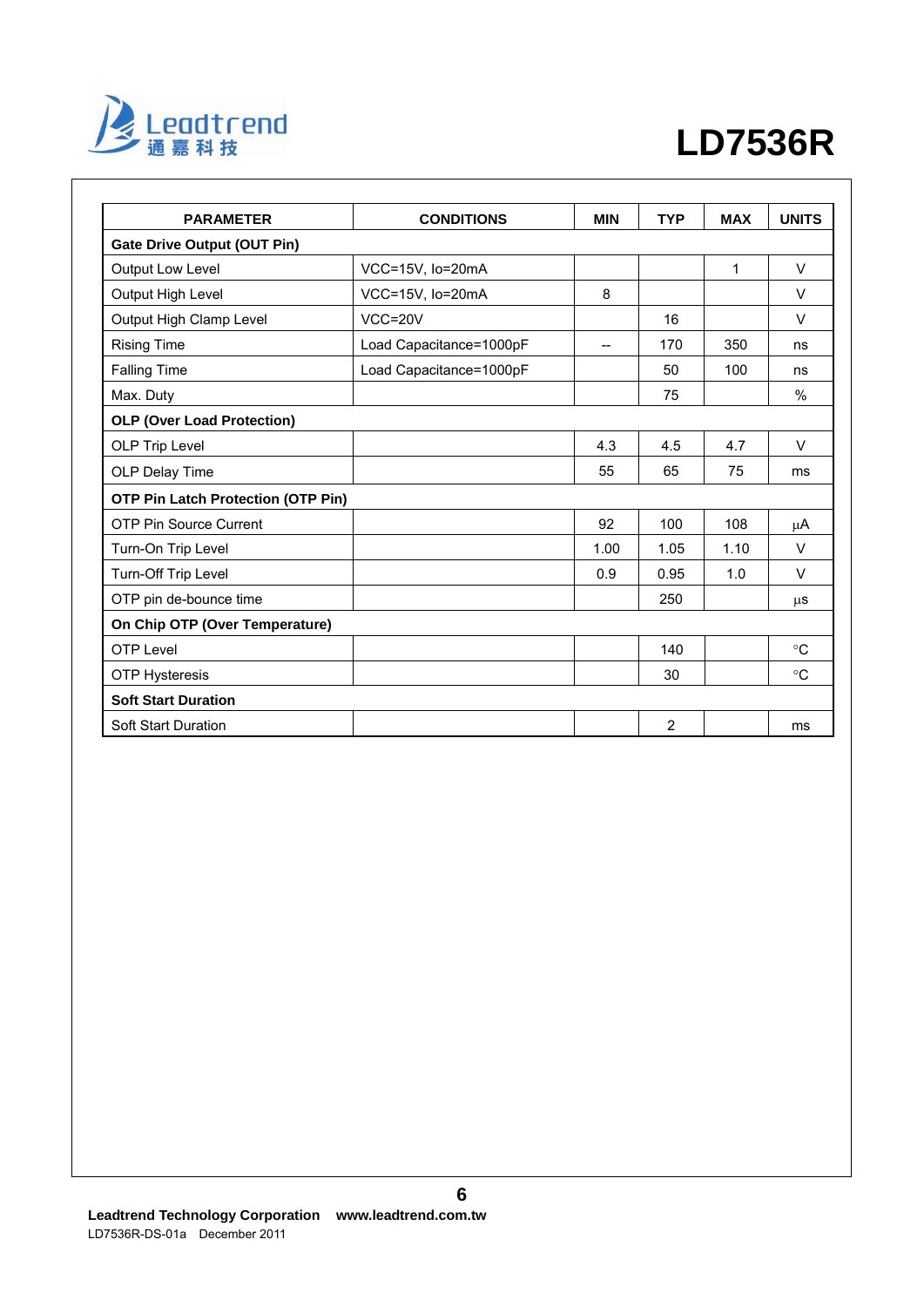



**Leadtrend Technology Corporation www.leadtrend.com.tw**  LD7536R-DS-01a December 2011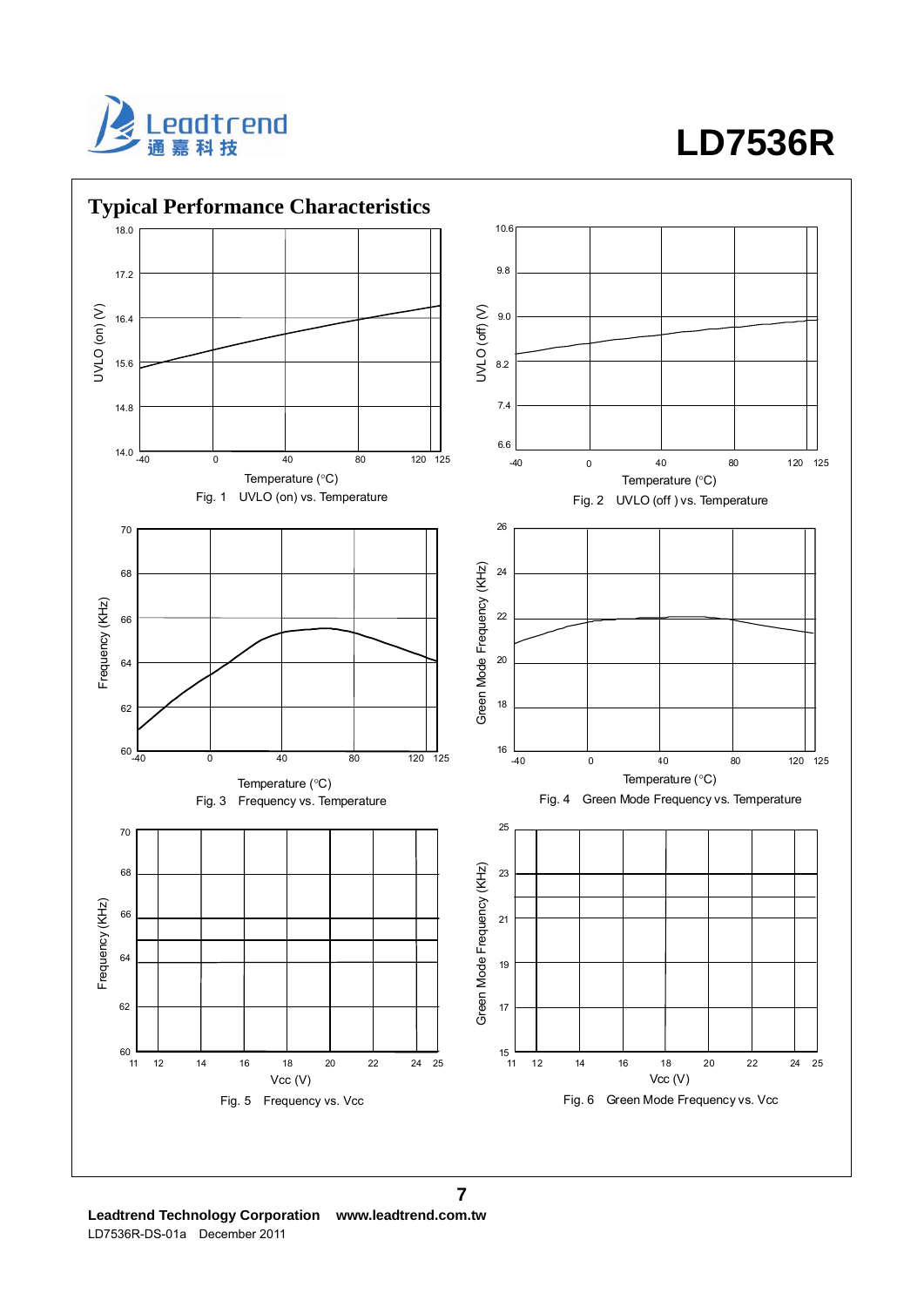

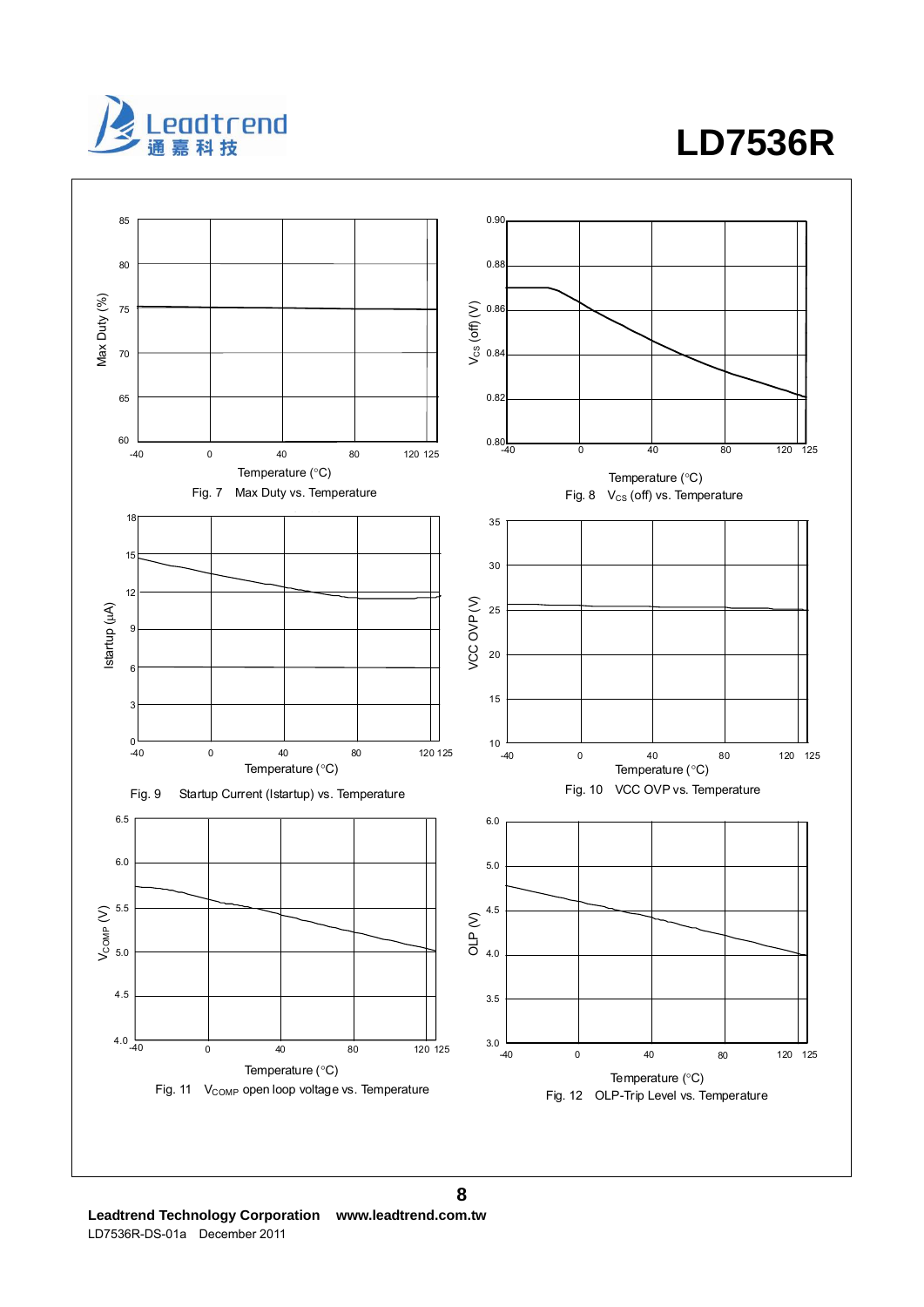

## **Application Information**

### **Operation Overview**

The LD7536R meets the green-power requirement and is intended for the use in those modern switching power suppliers and adaptors which demand higher power efficiency and power-saving. It integrated more functions to reduce the external components counts and the size. Its major features are described as below.

### **Under Voltage Lockout (UVLO)**

An UVLO comparator is implemented in it to detect the voltage on the VCC pin. It would assure the supply voltage enough to turn on the LD7536R PWM controller and further to drive the power MOSFET. As shown in Fig. 13, a hysteresis is built in to prevent the shutdown from the voltage dip during startup. The turn-on and turn-off threshold level are set at 16.0V and 8.5V, respectively.





### **Startup Current and Startup Circuit**

The typical startup circuit to generate  $V_{CC}$  of the LD7536R is shown in Fig. 14. During the startup transient, the  $V_{\text{CC}}$ is below UVLO threshold. Before it has sufficient voltage to develop OUT pulse to drive the power MOSFET, R1 will provide the startup current to charge the capacitor C1. Once  $V_{CC}$  obtains enough voltage to turn on the LD7536R and further to deliver the gate drive signal, it will enable the auxiliary winding of the transformer to provide supply current. Lower startup current requirement on the PWM controller will help to increase the value of R1 and then reduce the power consumption on R1. By using CMOS process and the special circuit design, the maximum startup current for LD7536R is only 20μA.

If a higher resistance value of the R1 is chosen, it will usually take more time to start up. To carefully select the value of R1 and C1 will optimize the power consumption and startup time.



## **Current Sensing and Leading-edge Blanking**

The typical current mode of PWM controller feedbacks both current signal and voltage signal to close the control loop and achieve regulation. As shown in Fig. 15, the LD7536R detects the primary MOSFET current from the CS pin, which is not only for the peak current mode control but also for the pulse-by-pulse current limit. The maximum voltage threshold of the current sensing pin is set at 0.85V. From above, the MOSFET peak current can be obtained from below.

$$
I_{PEAK(MAX)} = \frac{0.85V}{R_S}
$$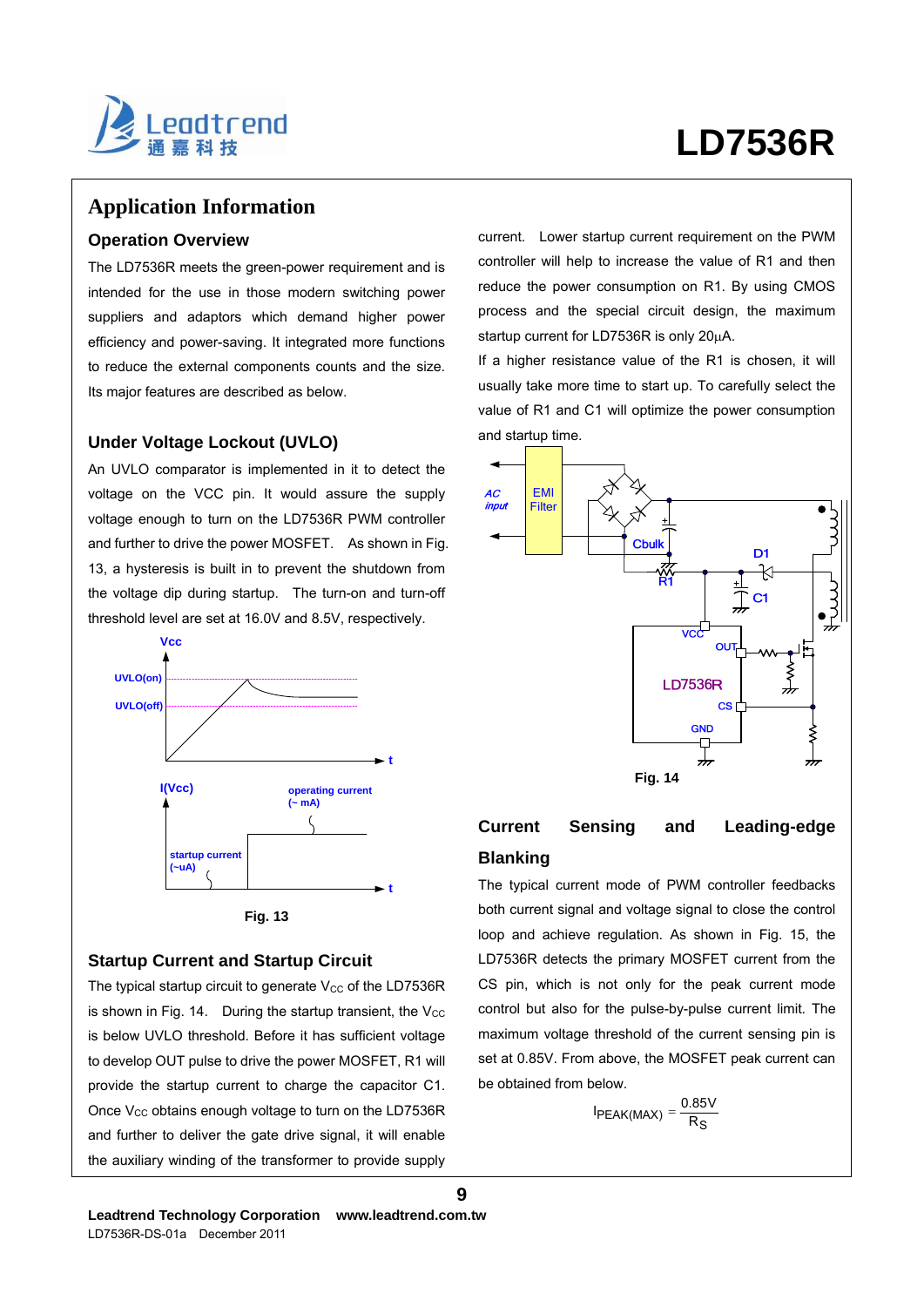



A 230nS leading-edge blanking (LEB) time is included in the input of CS pin to prevent the false-trigger from the current spike. In the low power applications, if the total pulse width of the turn-on spikes is less than 230nS and the negative spike on the CS pin below -0.3V, the R-C filter is free to eliminate. (As shown in Fig.16).

However, the total pulse width of the turn-on spike is determined according to output power, circuit design and PCB layout. It is strongly recommended to adopt a smaller R-C filter (as shown in Fig. 17) for larger power application to avoid the CS pin being damaged by the negative turn-on spike.

#### **Output Stage and Maximum Duty-Cycle**

An output stage of a CMOS buffer, with typical 300mA driving capability, is incorporated to drive a power MOSFET directly. And the maximum duty-cycle of LD7536R is limited to 75% to avoid the transformer saturation.

### **Voltage Feedback Loop**

The voltage feedback signal is provided from the TL431 at the secondary side through the photo-coupler to the COMP pin of the LD7536R. Similar to UC3842, the LD7536R would carry a diode voltage offset at the stage to feed the voltage divider at the ratio of RA and RB, that is,

# **LD7536R**

 $V_{-(\text{PWM}_{\text{COMPARATOR}})} = \frac{\text{RB}}{\text{RA} + \text{RB}} \times (V_{\text{COMP}} - V_{\text{F}})$ 

A pull-high resistor is embedded internally and can be eliminated externally.



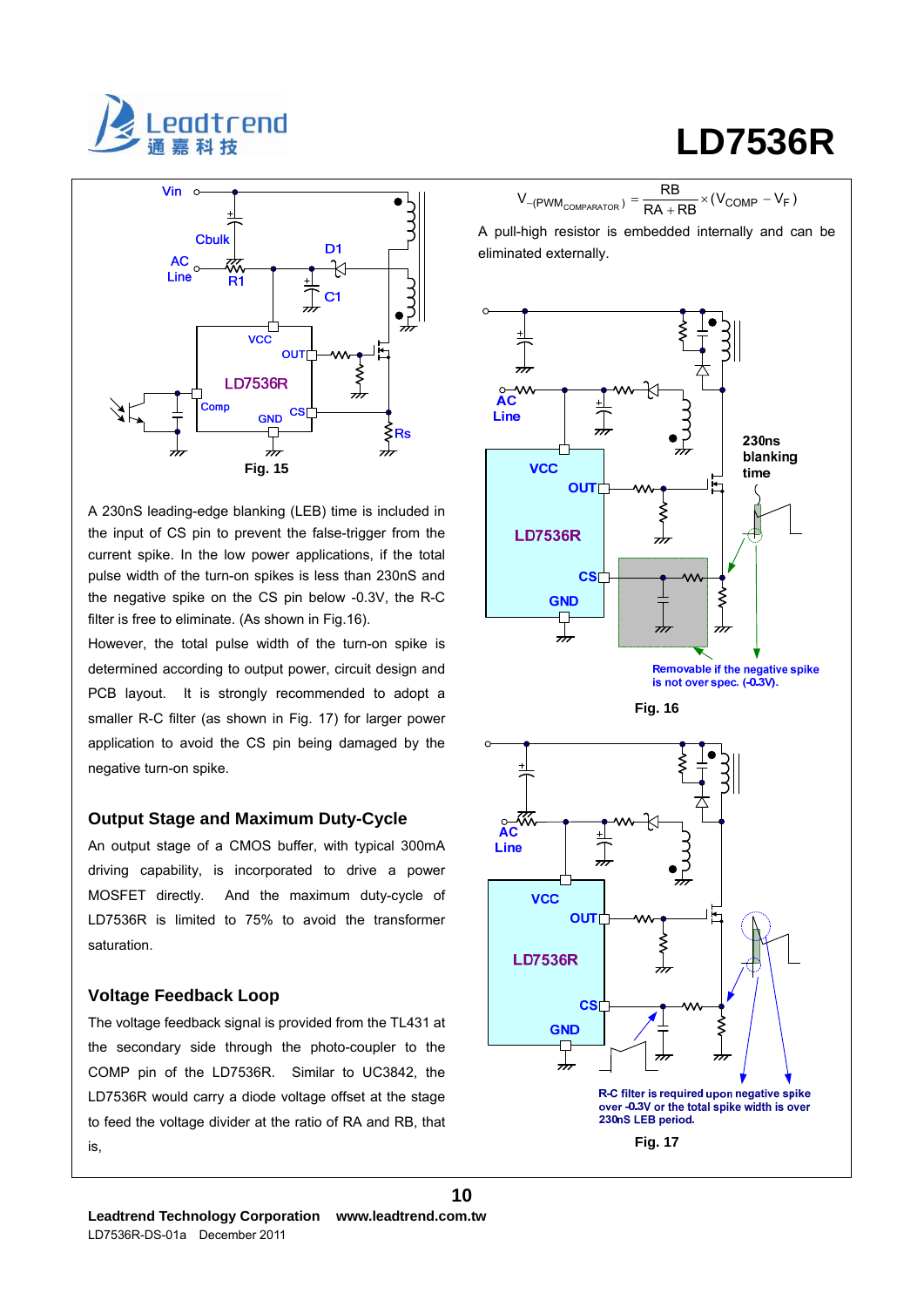

#### **Internal Slope Compensation**

In the conventional applications, the problem of the stability is a critical issue for current mode controlling, when it operates over 50% duty-cycle. As UC384X, It takes slope compensation from injecting the ramp signal of the RT/CT pin through a coupling capacitor. It therefore requires no extra design for the LD7536R since it has integrated it already.

#### **On/Off Control**

The LD7536R can be turned off by pulling COMP pin lower than 1.5V. The gate output pin of the LD7536R will be disabled immediately under such condition. The off-mode can be released when the pull-low signal is removed.

## **Over Load Protection (OLP) - Auto Recovery**

To protect the circuit from damage due to over-load condition and short or open-loop condition, the LD7536R is implemented with smart OLP function. It also features auto recovery function; see Fig. 18 for the waveform. In case of fault condition, the feedback system will force the voltage loop toward the saturation and then pull the voltage high on COMP pin (VCOMP). When the  $V_{\text{COMP}}$ ramps up to the OLP threshold of 4.5V and continues over OLP delay time, the protection will be activated and then turn off the gate output to stop the switching of power circuit.

With the protection mechanism, the average input power will be minimized to remain the component temperature and stress within the safe operating area.



### **Fig. 18**

## **OVP (Over Voltage Protection) on Vcc - Auto Recovery**

The maximum VGS ratings of the power MOSFETs are mostly for 30V. To prevent the VGS enter fault condition, LD7536R series are implemented with OVP function on Vcc. Whenever the Vcc voltage is higher than the OVP threshold, the output gate drive circuit will be shutdown simultaneously and the switching of the power MOSFET is disabled until the next UVLO(on).

The Vcc OVP functions of LD7536R are auto-recoverable. If the OVP condition, usually caused by open-loop of feedback, is not released, the Vcc will tripped the OVP level again and re-shutdown the output. The Vcc works in hiccup mode. Figure 19 shows its operation.

Otherwise, when the OVP condition is removed, the Vcc level will be resumed and the output will automatically return to the normal operation.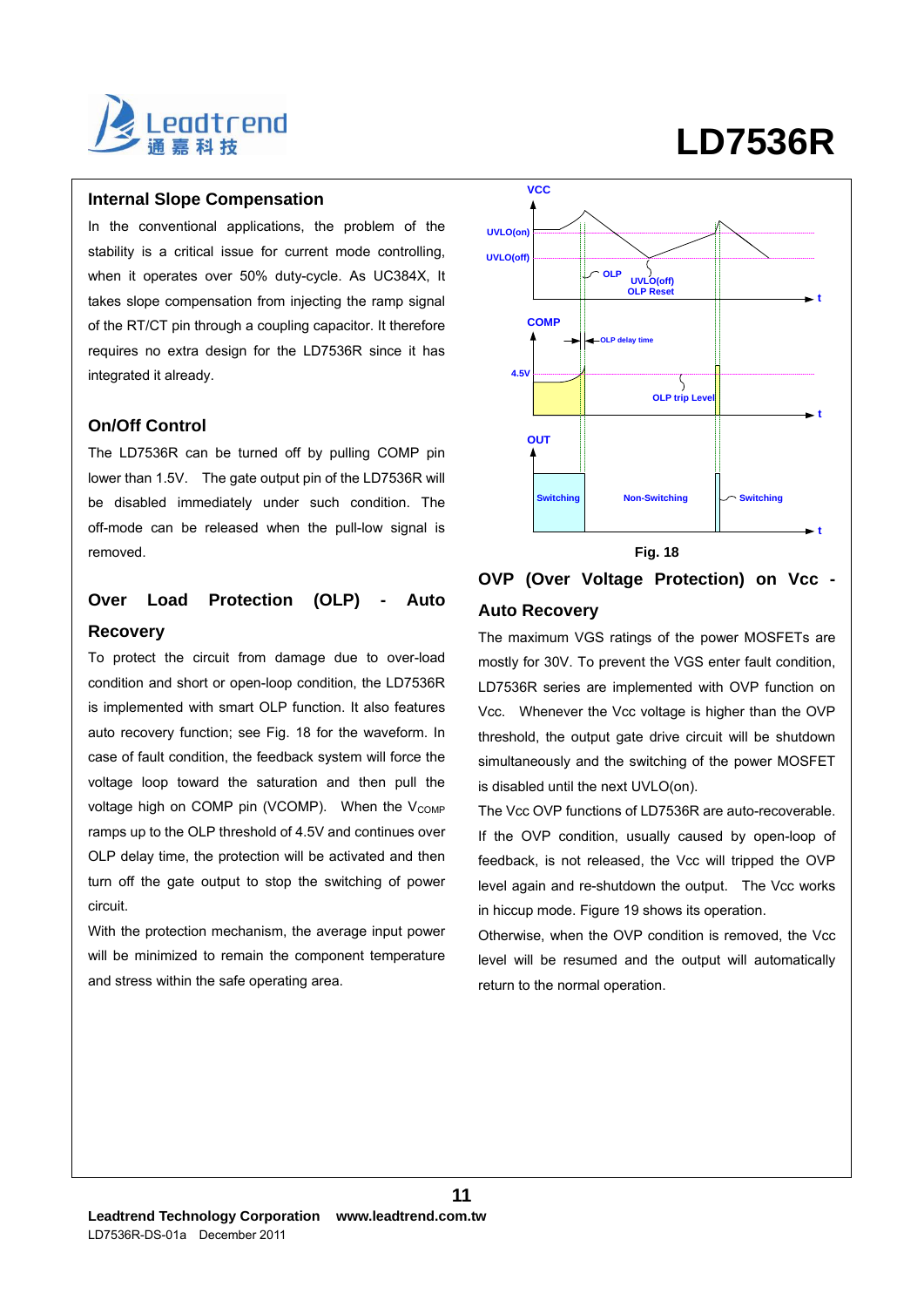



### **OTP Pin --- Latched Mode Protection**

To protect the power circuit from damage due to system failure, over temperature protection (OTP) is required. The OTP circuit is implemented to sense a hot-spot of power circuit like power MOSFET or output rectifier. It can be easily achieved by connecting a NTC with OTP pin of LD7536R. As the device temperature or ambient temperature rises, the resistance of NTC decreases. So, the voltage on the OTP pin could be written as below.

$$
V_{OTP} = 100 \mu A \cdot R_{NTC}
$$

When the  $V<sub>OTP</sub>$  is below the defined voltage threshold (typ. 0.95V), LD7536R will shutdown the gate output and latch off the power supply. There are 2 conditions required to restart it successfully. First, cool down the circuit so that NTC resistance will increase and raise  $V_{\text{OTP}}$  up above 1.05V. Then, remove the AC power cord and restart AC power-on recycling.

### **Oscillator and Switching Frequency**

The LD536R is implemented with Frequency Swapping function which helps the power supply designers to both optimize EMI performance and lower system cost. The switching frequency substantially centers at 65KHz, and swap between a range of ±4KHz.

#### **Green-Mode Operation**

By using the green-mode control, the switching frequency can be reduced under the light load condition. This feature helps to improve the efficiency in light load conditions. The green-mode control is Leadtrend Technology's own property.

#### **Fault Protection**

There are several critical protections integrated in the LD7536R to prevent from damage to the power supply. Those damages usually come from open or short conditions on the pins of LD7536R.

In case under such conditions listed below, the gate output will turn off immediately to protect the power circuit.

1. CS pin floating

**12**

2. COMP pin floating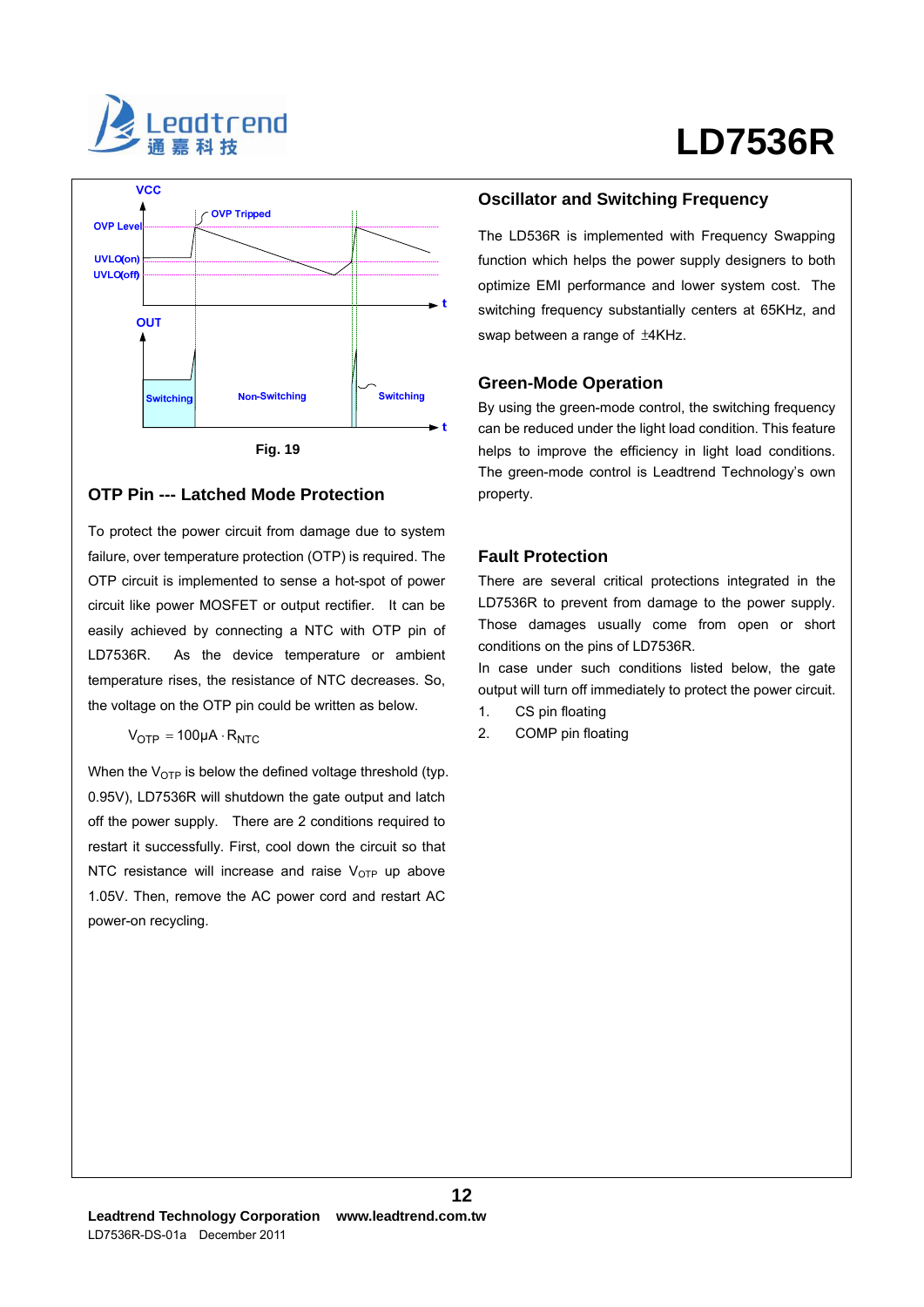



**Leadtrend Technology Corporation www.leadtrend.com.tw**  LD7536R-DS-01a December 2011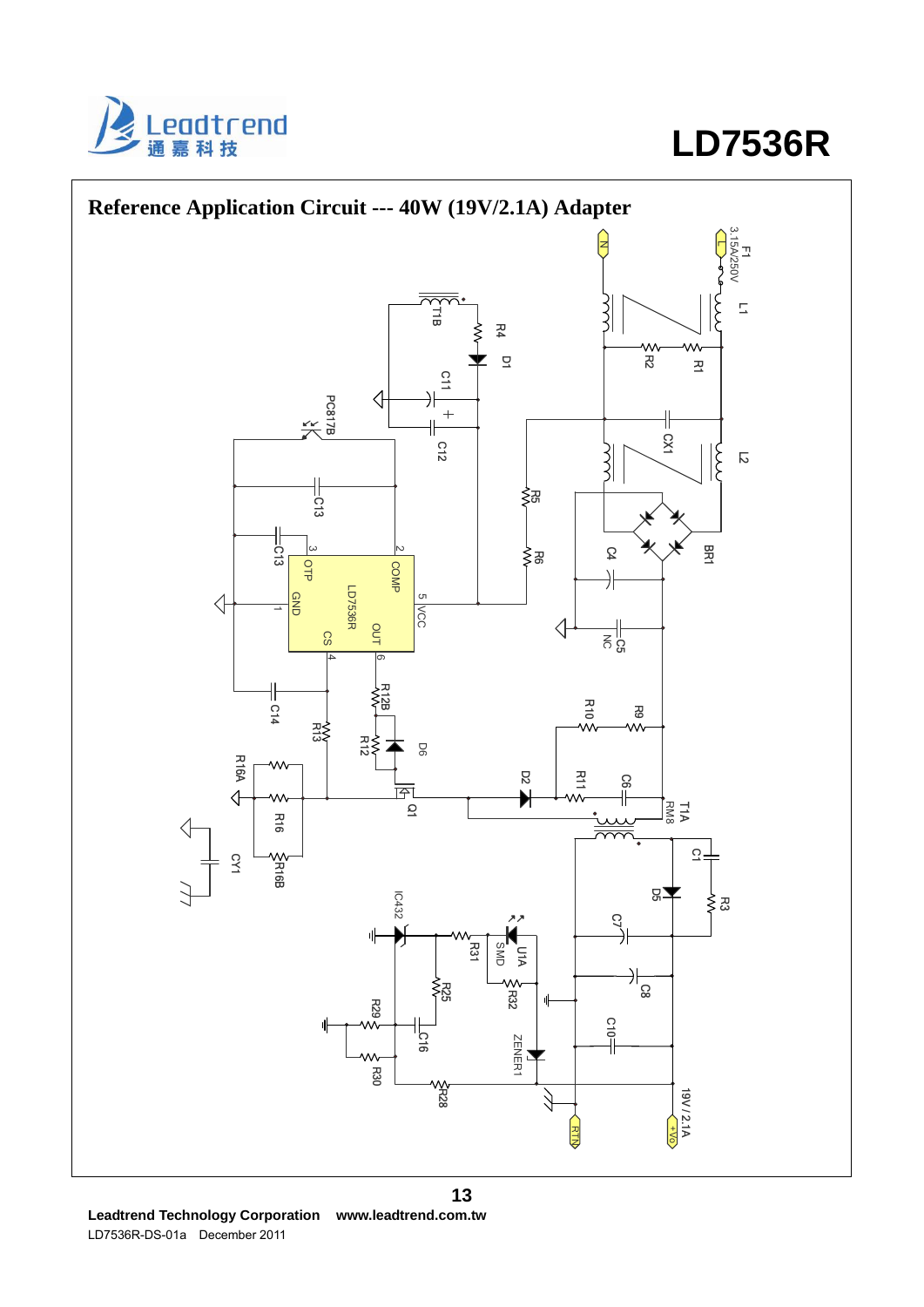

# **Package Information**

**SOT-26** 





| Symbol | <b>Dimension in Millimeters</b> |              | <b>Dimensions in Inches</b> |              |  |
|--------|---------------------------------|--------------|-----------------------------|--------------|--|
|        | Min                             | Max          | Min                         | Max          |  |
| A      | 2.692                           | 3.099        | 0.106                       | 0.122        |  |
| B      | 1.397                           | 1.803        | 0.055                       | 0.071        |  |
| С      |                                 | 1.450        |                             | 0.057        |  |
| D      | 0.300                           | 0.500        | 0.012                       | 0.020        |  |
| F      | 0.95 TYP                        |              | 0.037 TYP                   |              |  |
| н      | 0.080                           | 0.254        | 0.003                       | 0.010        |  |
|        | 0.050                           | 0.150        | 0.002                       | 0.006        |  |
| J      | 2.600                           | 3.000        | 0.102                       | 0.118        |  |
| M      | 0.300                           | 0.600        | 0.012                       | 0.024        |  |
| θ      | $0^{\circ}$                     | $10^{\circ}$ | $0^{\circ}$                 | $10^{\circ}$ |  |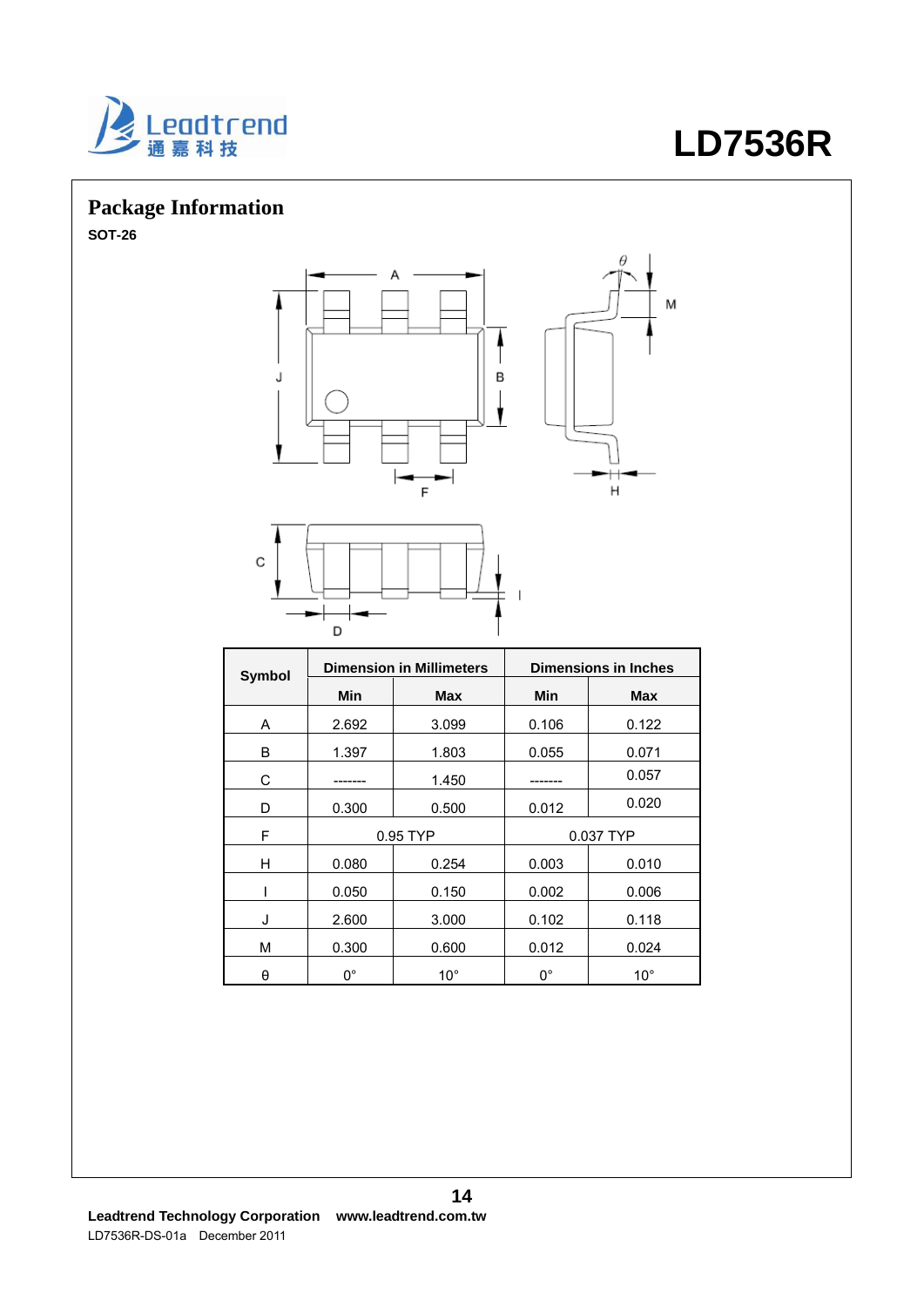

# **Package Information**

**DIP-8** 



| <b>Symbol</b> | <b>Dimension in Millimeters</b> |        | <b>Dimensions in Inches</b> |            |  |
|---------------|---------------------------------|--------|-----------------------------|------------|--|
|               | Min                             | Max    | Min                         | <b>Max</b> |  |
| A             | 9.017                           | 10.160 | 0.355                       | 0.400      |  |
| B             | 6.096                           | 7.112  | 0.240                       | 0.280      |  |
| C             |                                 | 5.334  |                             | 0.210      |  |
| D             | 0.356                           | 0.584  | 0.014                       | 0.023      |  |
| E             | 1.143                           | 1.778  | 0.045                       | 0.070      |  |
| F             | 2.337                           | 2.743  | 0.092                       | 0.108      |  |
|               | 2.921                           | 3.556  | 0.115                       | 0.140      |  |
| J             | 7.366                           | 8.255  | 0.29                        | 0.325      |  |
|               | 0.381                           |        | 0.015                       | ------     |  |

### **Important Notice**

Leadtrend Technology Corp. reserves the right to make changes or corrections to its products at any time without notice. Customers should verify the datasheets are current and complete before placing order.